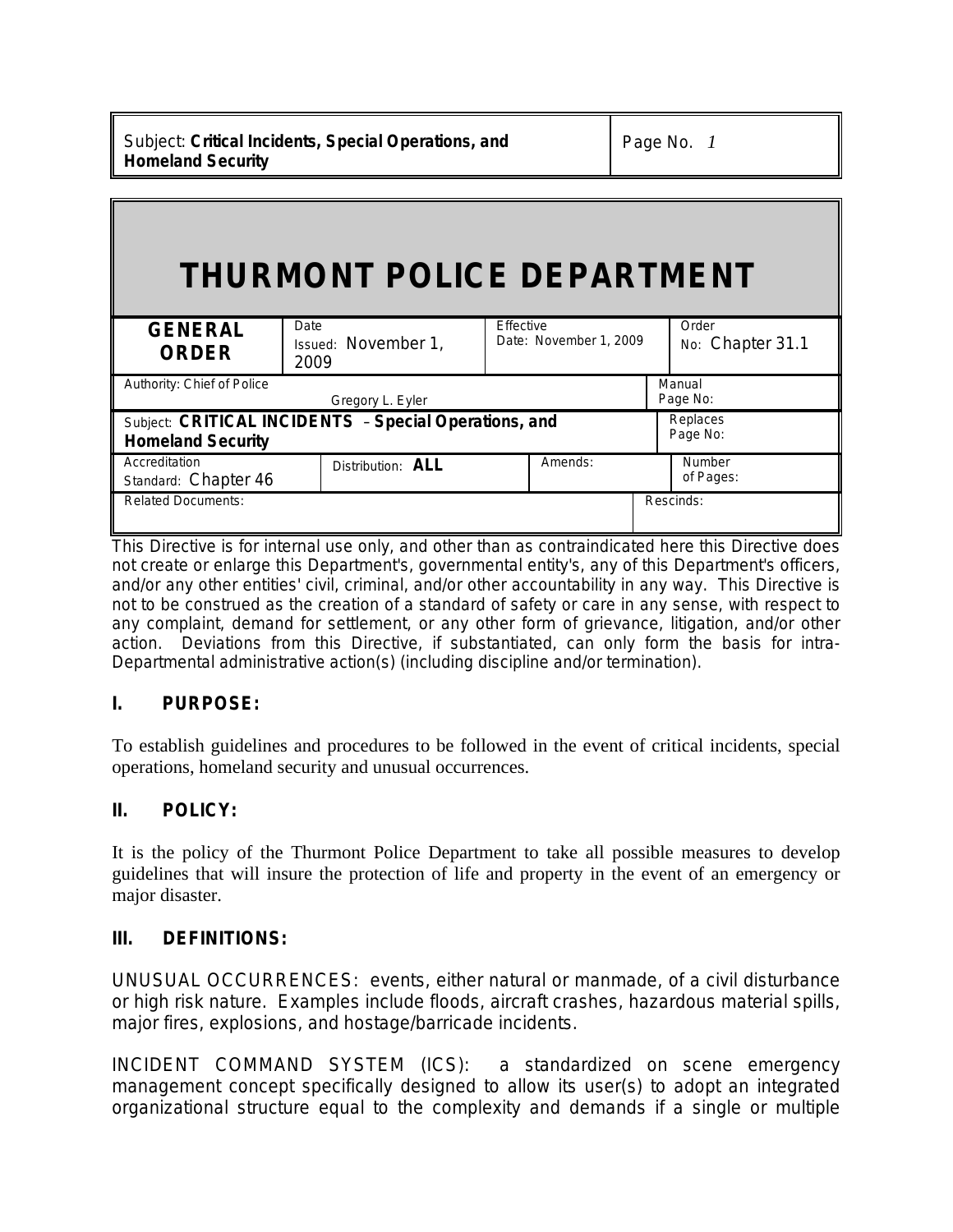### *Subject: Critical Incidents, Special Operations, and Homeland Security*

incident(s), without being hindered by jurisdictional boundaries.

ACTS OF TERRORISM: the unlawful use or threatened use of force or violence against people or property to coerce or intimidate Governments or societies, often to achieve political, religious, or ideological objectives.

BARRICADED SUBJECT: any person in, or believed to be in, a location who resists being taken into custody. The person may have used, or threatened to use, firearms or other weapons to avoid apprehension. The person poses a threat to himself or others.

## **IV. AUTHORITY:**

The Chief of Police recommends to the Mayor when to declare an emergency. The Chief of Police coordinates all emergency management activities, subject to the direction of the Mayor and Board of Commissioners. The Chief of Police will also be responsible for the development of unusual occurrence plans.

## **V. COORDINATING RESPONSES TO UNUSUAL OCCURENCES**

- A. The Chief of Police, or designee, will be responsible for coordinating the Department's planning functions for response to unusual occurrences. He will maintain liaison with all necessary entities to ensure effective implementation of the Emergency Operations Plan.
- B. The Department will utilize the Incident Command System for operations management of all unusual occurrences and emergencies.

### VI. **TRAINING**

- A. All sworn department personnel will receive Incident Command System training. Refresher training will be conducted as deemed appropriate by the Deputy Chief of Police. Additionally, supervisory members will receive, at minimum, advanced Incident Command training.
- B. If possible, on at least an annual basis, the Department will conduct a documented training exercise to test the effectiveness of this training. The Deputy Chief of Police will coordinate this exercise.

### **VII. EQUIPMENT AND OPERATIONAL READINESS**

A. Sworn personnel will maintain all equipment issued to them, and will have available any of this equipment necessary for use during an unusual occurrence.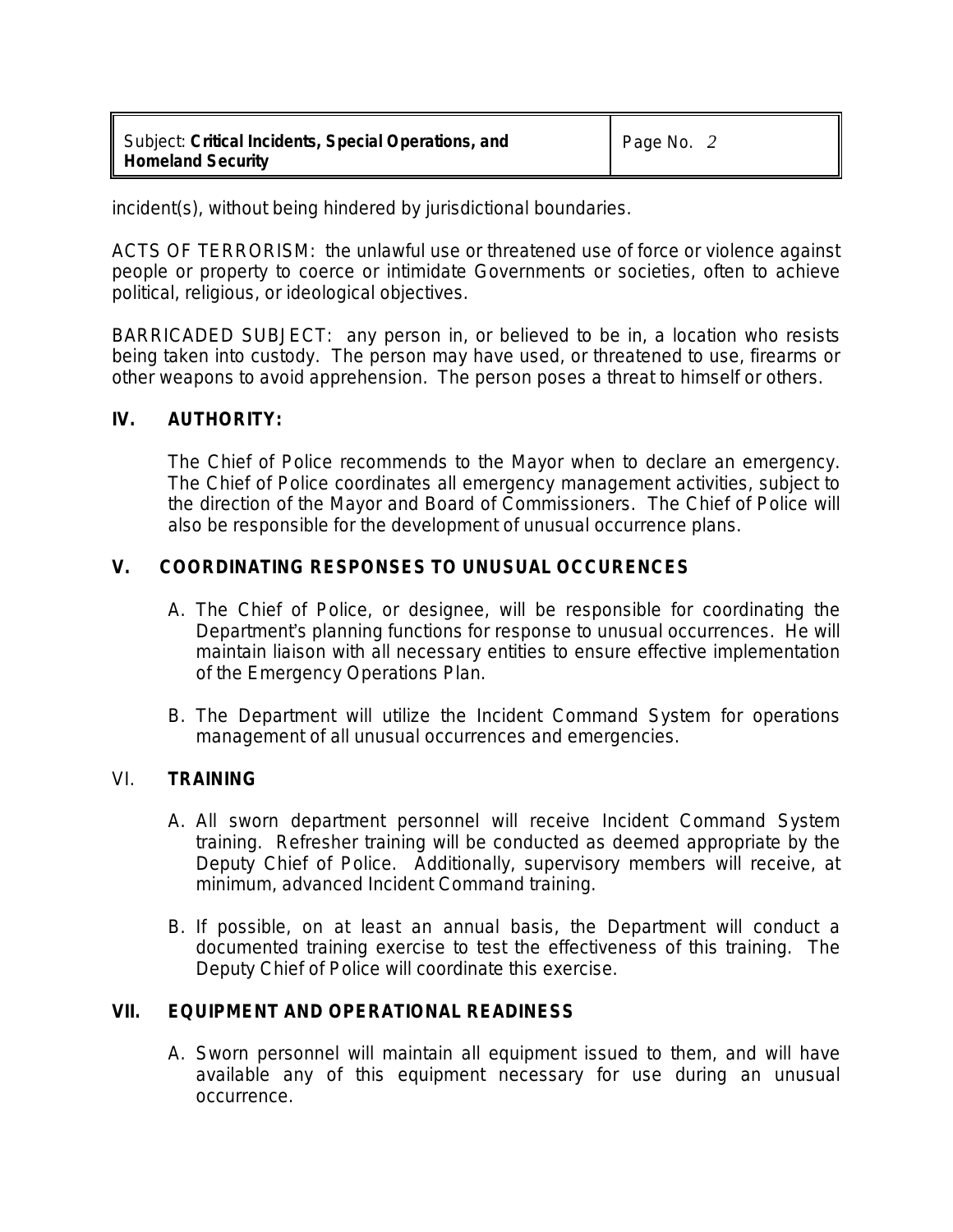- B. Equipment will be inspected monthly for operational readiness. Equipment inspections will be conducted and documented by the supervisor, and will be forwarded to the Deputy Chief of Police.
- C. In the event of an emergency or unusual occurrence, the Deputy Chief of Police will immediately assess the equipment needs of the situation and see that any equipment, in addition to that issued to every officer, is distributed. If specialized equipment is necessary, such as tear gas, specially trained personnel will be utilized. A request to allied agencies may be required.

# **VIII. NATURAL AND MAN-MADE DISASTERS**

- A. Procedures
	- 1. Command and Control
		- a. To provide for unity of command during unusual occurrences, operations, and/or emergencies, which may involve personnel from other agencies, a Commander on the scene is a necessity. This person exercises command and control over all law enforcement resources committed to the operation.
		- b. The Deputy Chief of Police is designated as the on-scene Commander. If that Commander is off-duty, but able to be contacted, he will respond to the command post to assume command and control. If he is unavailable, the ranking supervisor on-duty will take command.
	- 2. Situation Maps
		- a. Maps of Thurmont are available for use in plotting operation commitments during unusual occurrences. Maps are to be kept for use when needed, and should be carried in all police vehicles.
	- 3. Emergency Mobilization
		- a. Communications
			- i. The highest ranking officer involved in the handling of the unusual occurrence will coordinate with the Communications Center to direct all personnel involved to switch to a designated channel.
			- ii. The Communications Center will advise all personnel, who are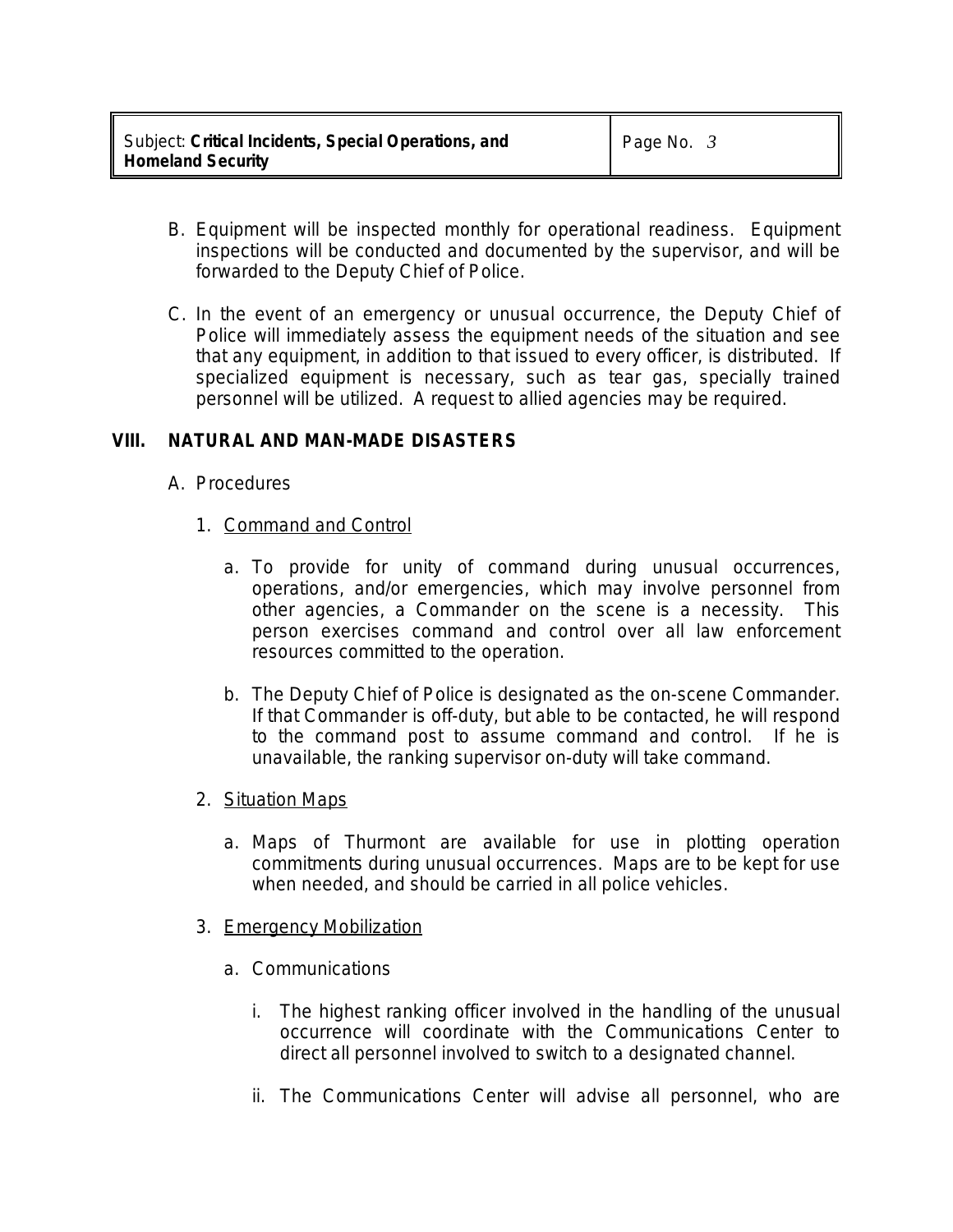assigned to the incident, of the radio channel being utilized.

- iii. Notify supervisors and additional personnel are requested.
- iv. Communications personnel will ensure that appropriate measures are taken to communicate with the allied agencies when necessary.
- v. The on-duty supervisor will advise the Communications Center of the situation, request assistance, and establish a Command Post.
- vi. Standard radio procedures are to be utilized in emergency situations, except that radio traffic on certain frequencies may be restricted or moved to other frequencies as needed.
- vii. During all phases of the operation, the Command Post must be kept advised of the situation, of actions taken by various units, and of progress reports from emergency crews, morgue, first aid station, etc. Furthermore, the Command Post must be kept abreast of all information available from outside sources concerning the emergency.
- b. Alert Stages
	- i. The Chief of Police, his designee, or the highest ranking officer available will determine the amount/types of personnel needed to handle the incident, and will issue orders placing members of the Department on standby alert in cases of pending need or activate all members as the situation requires.
	- ii. Upon notification of the "Alert" condition, employees will place themselves in readiness and maintain this condition until otherwise notified. They will immediately provide for or ascertain that transportation is available in case of recall, and at no time place themselves in a position whereby they are not able to be contacted by telephone or other means as conditions dictate, and respond immediately.
	- iii. Employees will at all times maintain a complete uniform and associated equipment in readiness to repot for duty, properly equipped, without delay.
	- iv. To provide additional manpower during the incident, the Chief of Police or designee may designate alternate shifts, i.e. 12-hour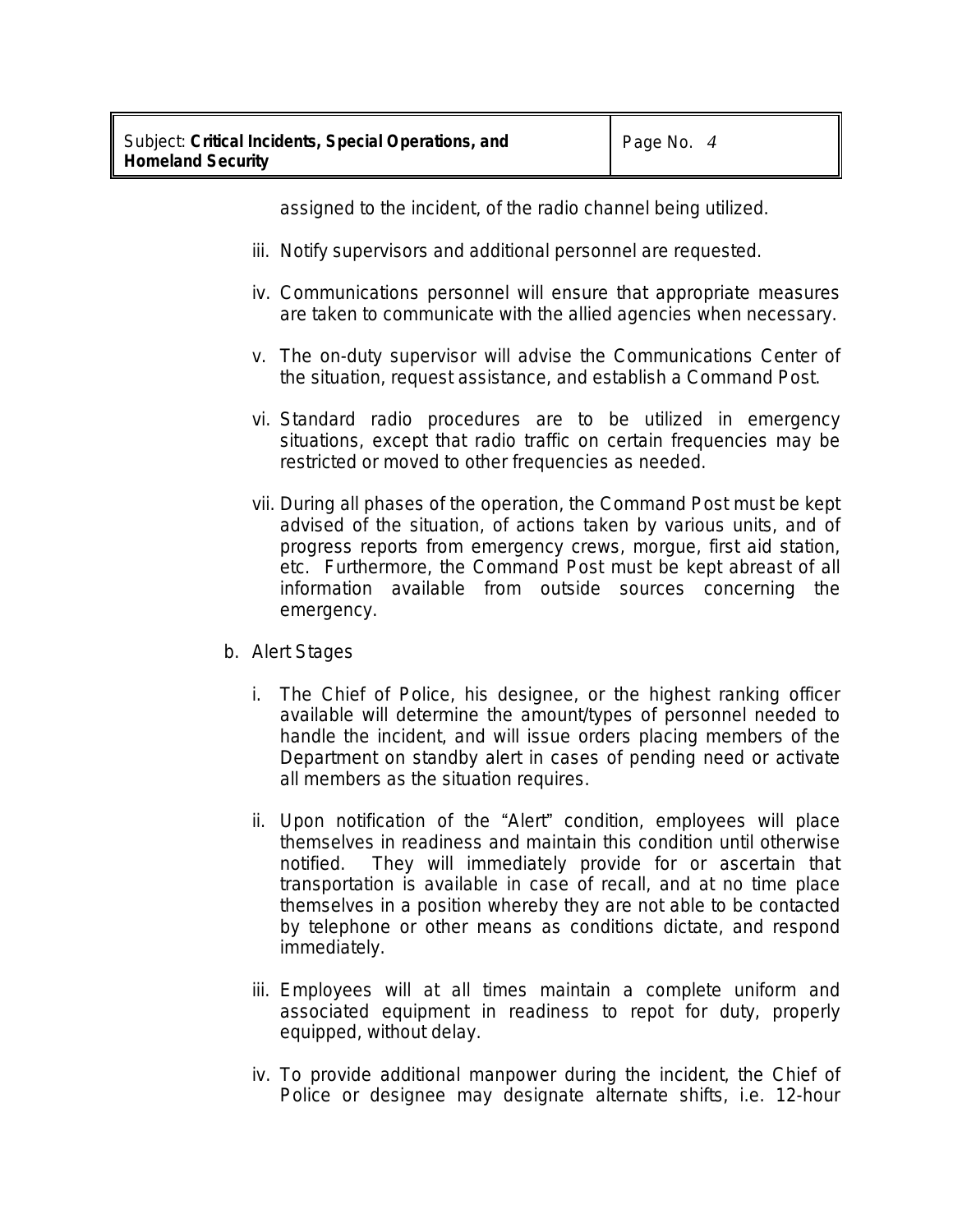shifts.

- v. The Chief of Police or designee may also restrict leave as needed.
- vi. In case of immediate recall, the Communications Center will immediately contact all members as ordered by the most expedient means available and order them to report for duty.
- vii. Once the request is made for additional assistance, the following shall be accomplished:
	- (a) A brief analysis of the situation including the nature of the incident, the specific location of the incident, and the approximate number of additional personnel required will be determined.
	- (b) The on-duty supervisor shall be responsible for designating a specific location where the responding units will meet.
	- (c) The supervisor will ensure that the Chief of Police and Deputy Chief of Police are notified and apprised of all pertinent information relative to the situation.
	- (d) In addition, the supervisor will be responsible for the following:
		- (1) Establish a Command Post, defined as the hub for all manpower and equipment deployment, and serves as a communication center. It should be close enough, in a safe location, to provide adequate command and control over the incident.
		- (2) Establish police lines, and ensure that adequate uniformed personnel are requested to control the movement of vehicles and pedestrian traffic, and to serve the outer perimeter.

Outer Perimeter – provides public safety. The distance of the outer perimeter from the scene is determined by the location of the disturbance, if weapons are used, and the number of officers available for control purposes.

Inner Perimeter – is the immediate area surrounding the scene which officers can seize and control without endangering their own safety. The scene must be isolated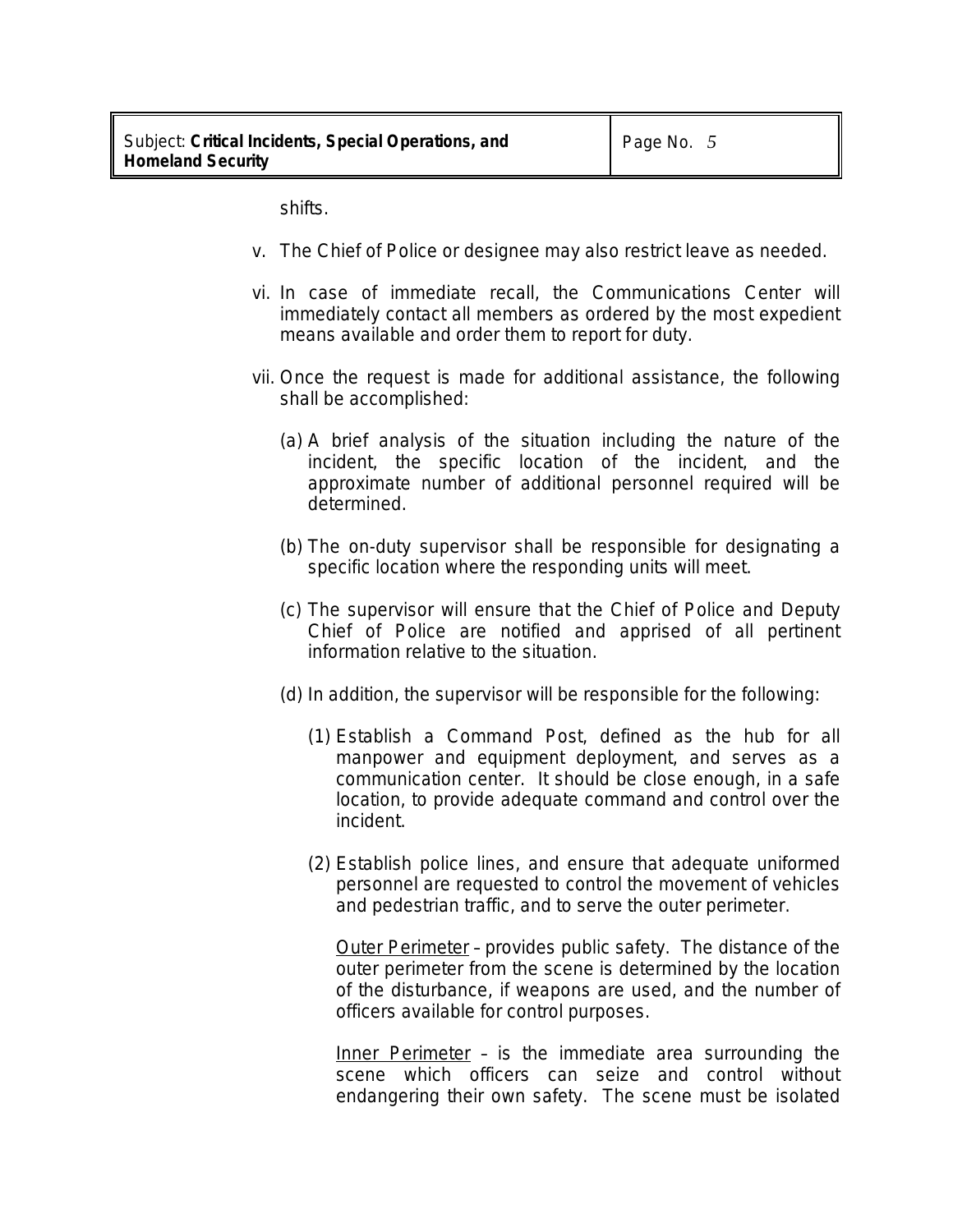so that physical movement into, from and around the inner perimeter is controlled.

- (3) Designate a location for media personnel. (Away from Command Post.)
- (4) Request ambulance and fire equipment as necessary.

(5)Ensure firearms discipline is maintained.

- viii.Primary and Alternate Assembly Areas: the primary assembly area for unusual occurrences will be the Police Headquarters unless designated otherwise by the Deputy Chief of Police or Chief of Police. All personnel responding will be advised of the staging area location and any alternate staging areas. Responding personnel will be instructed to report to a supervisor at a primary or alternate assembly area, and not at the scene of the unusual occurrence. Personnel will be in uniform of the day, unless otherwise instructed.
- ix. Tactical Unit: The Thurmont Police Department is not equipped with a tactical unit. In the event a tactical is required, the Deputy Chief of Police, Chief of Police, or their designee will contact an allied agency for assistance.
- x. Key Personnel Designations: The Chief of Police or designee will designate Key personnel and their responsibilities based upon the circumstances surrounding the unusual occurrence, e.g., media liaison, recorded of official notes, etc.
- xi. Coordination with Emergency Management Personnel: The On-Scene Commander will ensure coordination is maintained between the Department and any representatives from other agencies, such as fire personnel, the Frederick County Sheriff's Office, the Maryland State Police, the State Fire Marshall's Office, the State of Maryland Emergency Management Agency, the Federal Emergency Administration, and all other allied law enforcement agencies.
- xii. Transportation Requirements: Members with assigned vehicles responding to an unusual occurrence will utilize their assigned vehicles unless otherwise notified. The on-duty supervisor will manage the assignment of fleet vehicle and other vehicles. Supervisors may authorize on-duty members to pick up other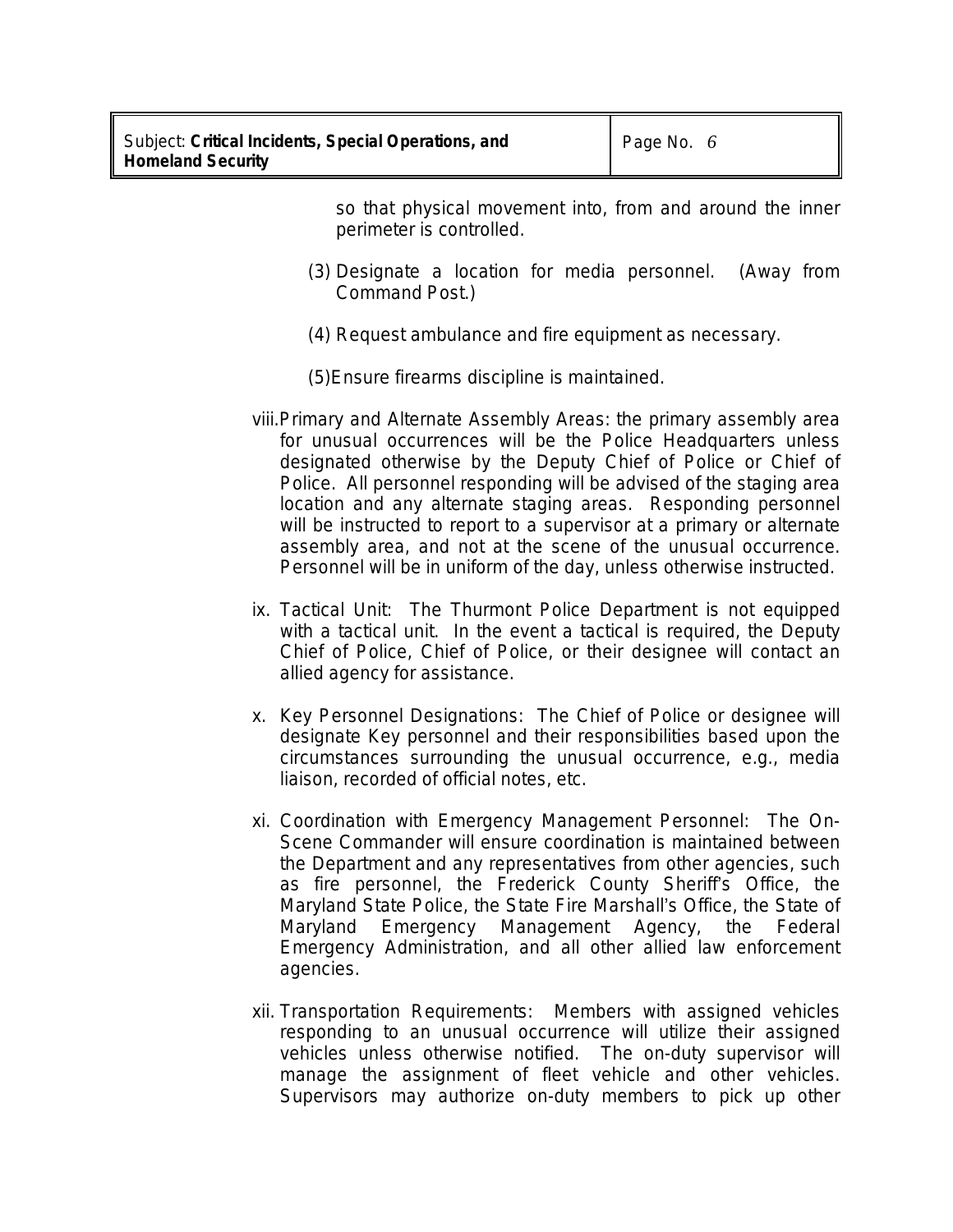members as needed.

- xiii.Rehearsals: Rehearsal of emergency mobilization plan will be conducted by the Chief of Police-.
- c. Management Control:
	- i. The Chief of Police, or designee, will be responsible for Department activities and personnel.
	- ii. All unusual occurrences will be managed using the Incident Command System.
	- iii. Supervisors, Commanders, and the Chief of Police will be updated by those they supervise to ensure that tasks assigned have been performed.
	- iv. Depending on the nature of the unusual occurrence, personnel may be temporarily reassigned.
	- v. Supervisors will coordinate necessary relief for personnel assigned to the unusual occurrence.
- d. Media:
	- i. An area shall be set aside and supervised by the Deputy Chief of Police or designee. It should be:
		- (a) Separate from the Command Post.
		- (b) Adequate for handling a large number of reporters.
		- (c) If possible, near a telephone.
		- (d) Kept advised of developments.
	- ii. Law Enforcement personnel shall be advised of the location of the media.
	- iii. Representatives of the media will be restricted to the designated area unless otherwise directed by the Chief of Police of Deputy Chief of Police.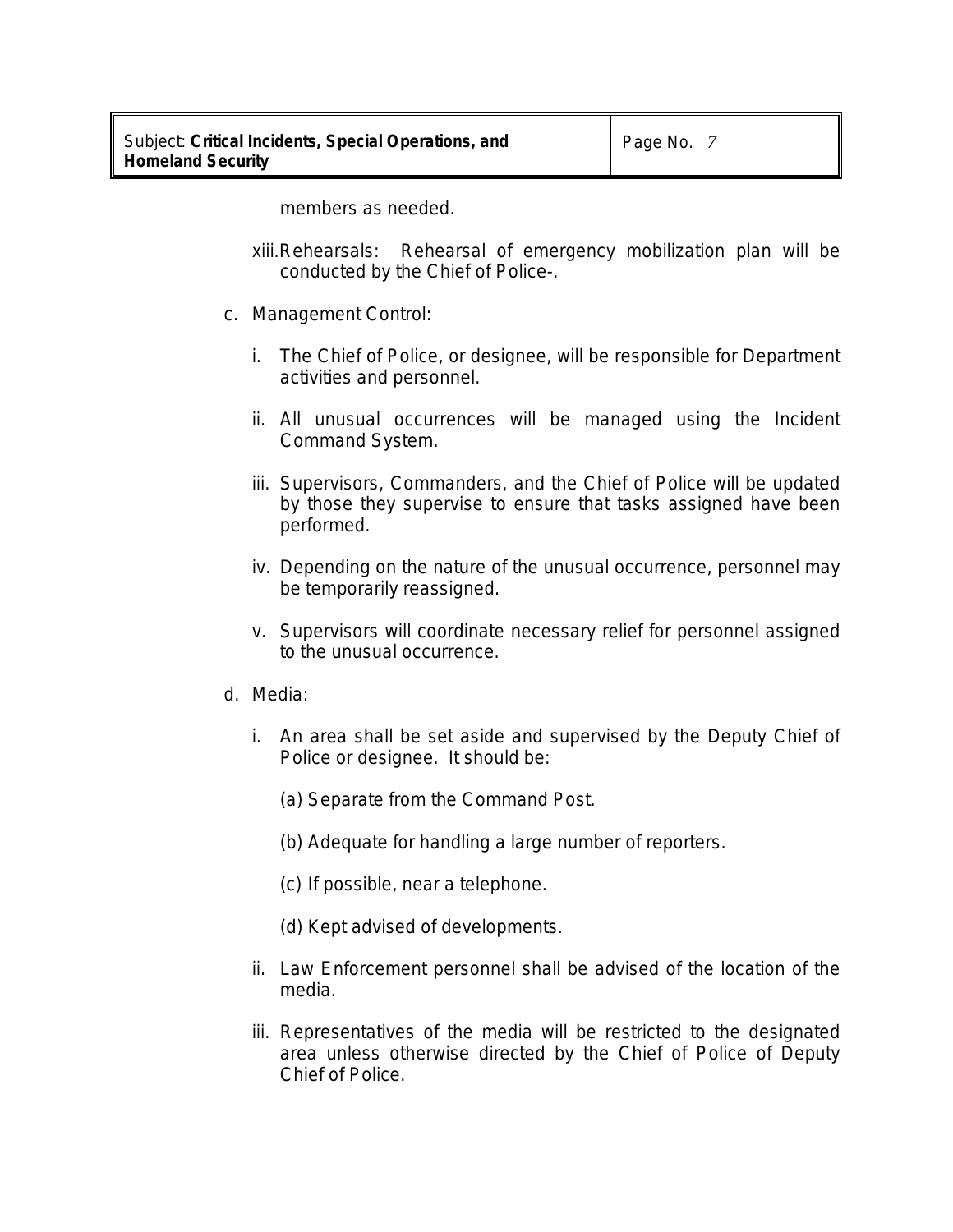- iv. Under no circumstance will any member of the Department, either directly or indirectly, give any information concerning the situation to any unauthorized person(s) or the media, without authorization from the Chief of Police or Deputy Chief of Police.
- v. Coordination of rumor control activities will rest with the designated Public Information Officer for all agencies involved. Information and reports relating to the incident will be released to the media in a timely manner.
- e. Military Assistance:
	- i. Request for military assistance will only be made by the Chief of Police or Deputy Chief of Police. The request will go through the Civil Defense Bureau to the Governor. No member of the Department is to request military assistance on his/her own.
	- ii. Military will support local law enforcement activities, provide additional communications equipment, assist in evacuation operations, and provide other assistance as requested.
- f. Mutual Aid Agreements:
	- i. Should local government resources prove to be inadequate during an emergency, requests will be made for assistance from other local jurisdictions, higher levels of government, and private organizations in accordance with existing or emergency negotiated mutual aid agreements. Such assistance may take the form of personnel, equipment, supplies, or other capabilities. All agreements will be entered into by duly authorized officials, and will be formalized in writing whenever possible. Copies of the Mutual Aid Agreements will be maintained by the Department.
	- ii. If another jurisdiction has an unusual occurrence and requests mutual aid, the Chief of Police and Deputy Chief of Police will be notified immediately. Assistance may be provided as dictated in the Mutual Aid Agreement.
- g. De-Escalation:
	- i. De-escalation process will be the responsibility of the Deputy Chief of Police or designee, who will ensure that the following measures are taken: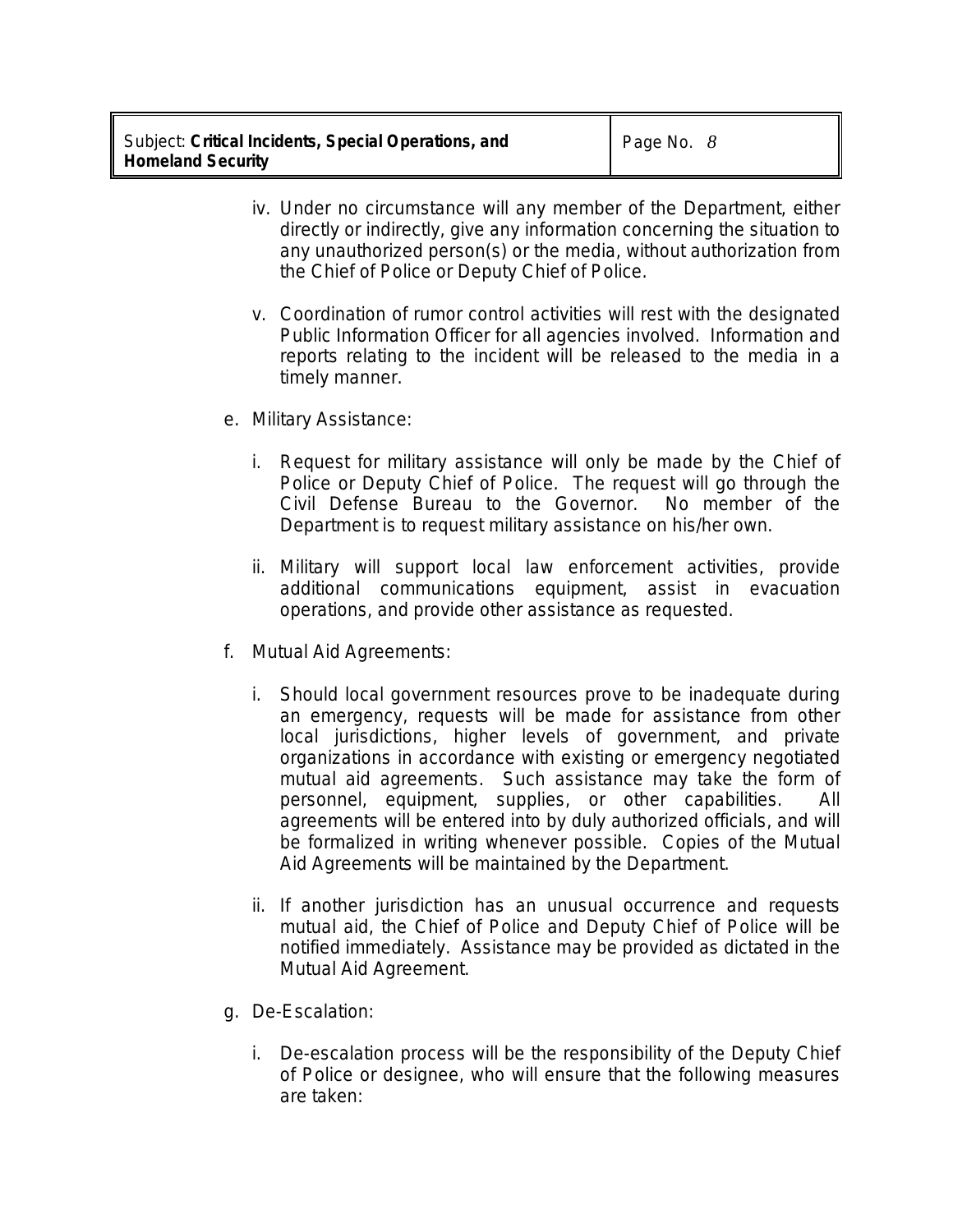- (a) All personnel in the incident will be accounted for, and an assessment made of personal injuries.
- (b) All personnel will be debriefed as required.
- (c) Witnesses, suspects and others will be interviewed or interrogated.
- (d) All written reports will be completed immediately following the incident, to include a comprehensive documentation of the basis for and officer's response to the incident.
- (e) Assist in the damage assessment.
- (f) Assist in the return home of evacuees.
- (g) Maintain records of all financial expenditures and use of law enforcement resources.
- (h) Ensure on-duty officers return to normal patrol operations/assignments.
- (i) Ensure that department equipment is collected.
- (j) Ensure that department policy is being followed concerning any arrests made during the incident.
- h. Reporting:
	- i. The Deputy Chief of Police will ensure that all After Action Reports, Use of Force, or administrative reports are completed.
	- ii. The initial report of the incident will be the responsibility of the officer first assigned to the incident.
	- iii. Supplemental reports will be submitted by all participating personnel outlining their assignments.
- i. Evacuation
	- i. The Thurmont Police Department will direct all law enforcement activities while conducting an evacuation within the corporate limits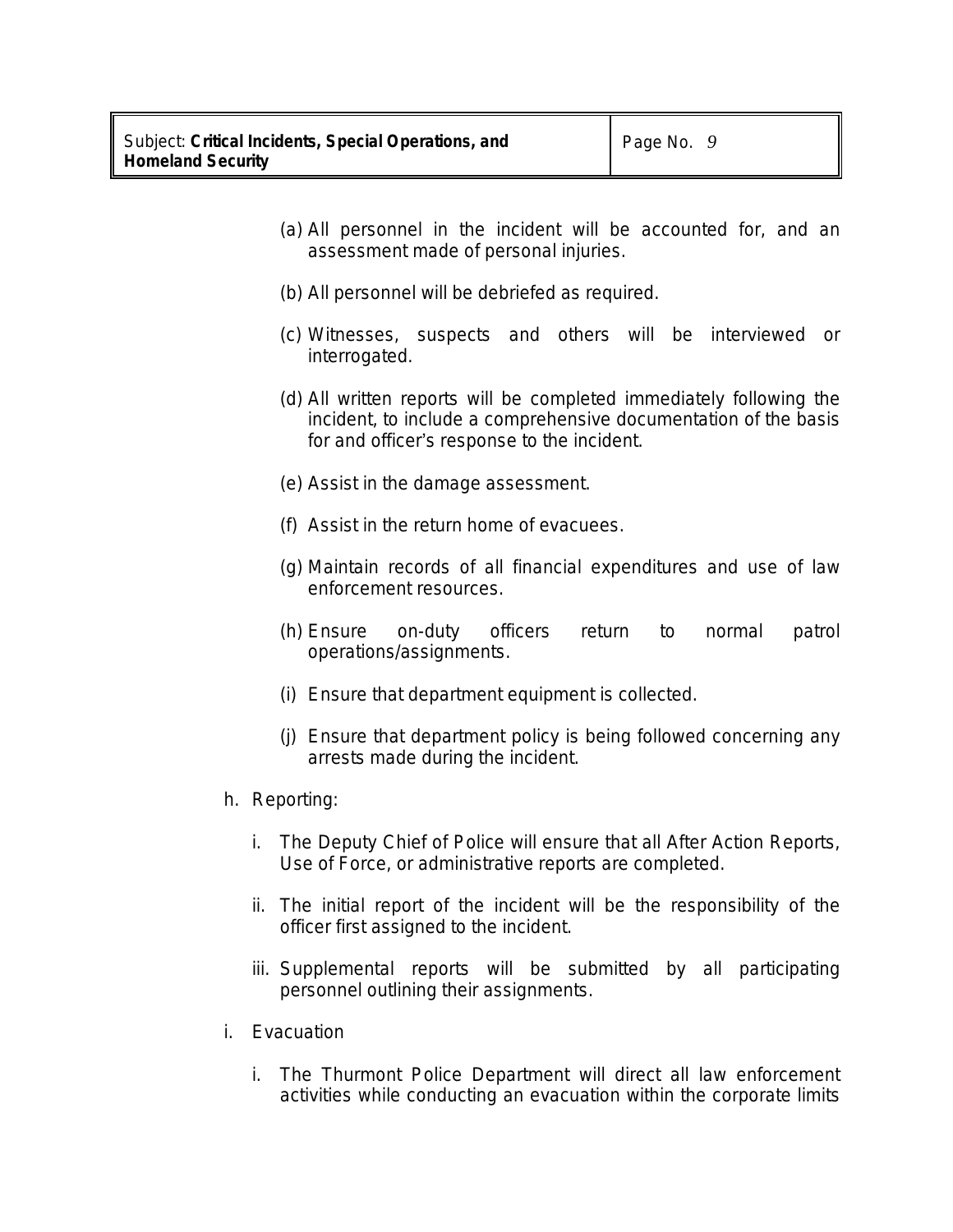of Thurmont. Support will be requested from the local fire company, Maryland State Police, Frederick County Sheriff's Office, and allied municipal law enforcement agencies, as needed. The Deputy Chief of Police or designee will coordinate the evacuation process.

- ii. Law Enforcement will, but not limited to, perform the following functions:
	- (a) Participate in the warning process by sweeping assigned areas, reinforcing information provided through mass media.
	- (b) Provide back-up communications.
	- (c) Assist with selection of evacuation routes, assembly points, and traffic control points.
	- (d) Provide security for evacuated areas.
	- (e) Provide security for shelter/reception centers.
	- (f) Provide traffic control to facilitate evacuation and return movements.
- iii. Once the decision to evacuate has been made, the boundaries of the evacuation area must be determined.
	- (a) This includes the area of actual damage and the area of potential damage due to drifting gases, radioactivity, subsequent explosions, etc.
	- (b) Downwind and low level areas shall be considered as first priority movement areas when gaseous clouds are involved.
	- (c) When dealing with fire/explosion, consider all areas as first priority movement areas.
	- (d) Obtain a current weather briefing and forecast briefing to determine wind direction and magnitude.
	- (e) Inform Communications Center and the Command Post of the area to be evacuated.
- iv. Isolate the Area: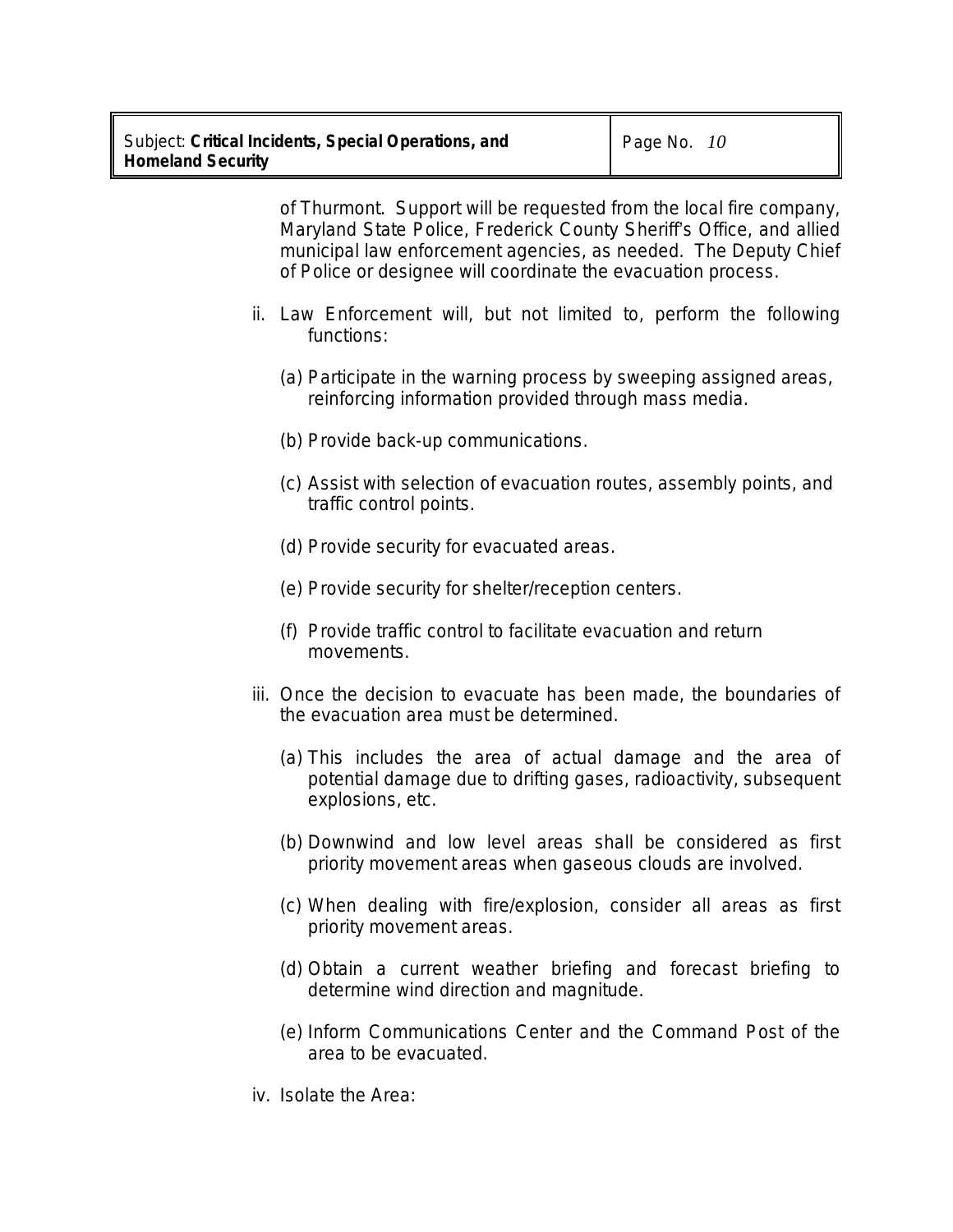- (a) All approaches to the incident must be closed to prevent additional people from entering the danger zone.
- v. Additional Factors to be Considered, include:
	- (a) The approximate number of people to be evacuated and the number of transportation vehicles needed.
	- (b) The sick, aged, and infirmed:
		- (1) Hospitals
		- (2) Nursing Home
		- (3) Private Residences
	- (c) Pets and Animals: Animal Control Officers will be notified to assist with the evacuation of animals and pets.
- vi. Temporary Shelters:
	- (a) Establish liaison with the Red Cross for assistance.
	- (b) Shelter sites shall be located far enough away from the affected area to preclude a second evacuation.
	- (c) Law Enforcement Personnel will be assigned to each designated shelter site to establish communications and maintain liaison.
	- (d) The assigned officer will ensure that an accurate list of persons reporting to the shelter is maintained. In some cases, the officer may have to compile the list. In more serious cases, this should be handled by the Red Cross.
	- (e) Additionally, law enforcement personnel will maintain law and order. After the danger has passed, all law enforcement personnel will maintain their assignment until an orderly reoccupation of the evacuated area has been completed.
	- (f) Names, addresses, and birth dates of all individuals refusing to be evacuated shall be documented and maintained at the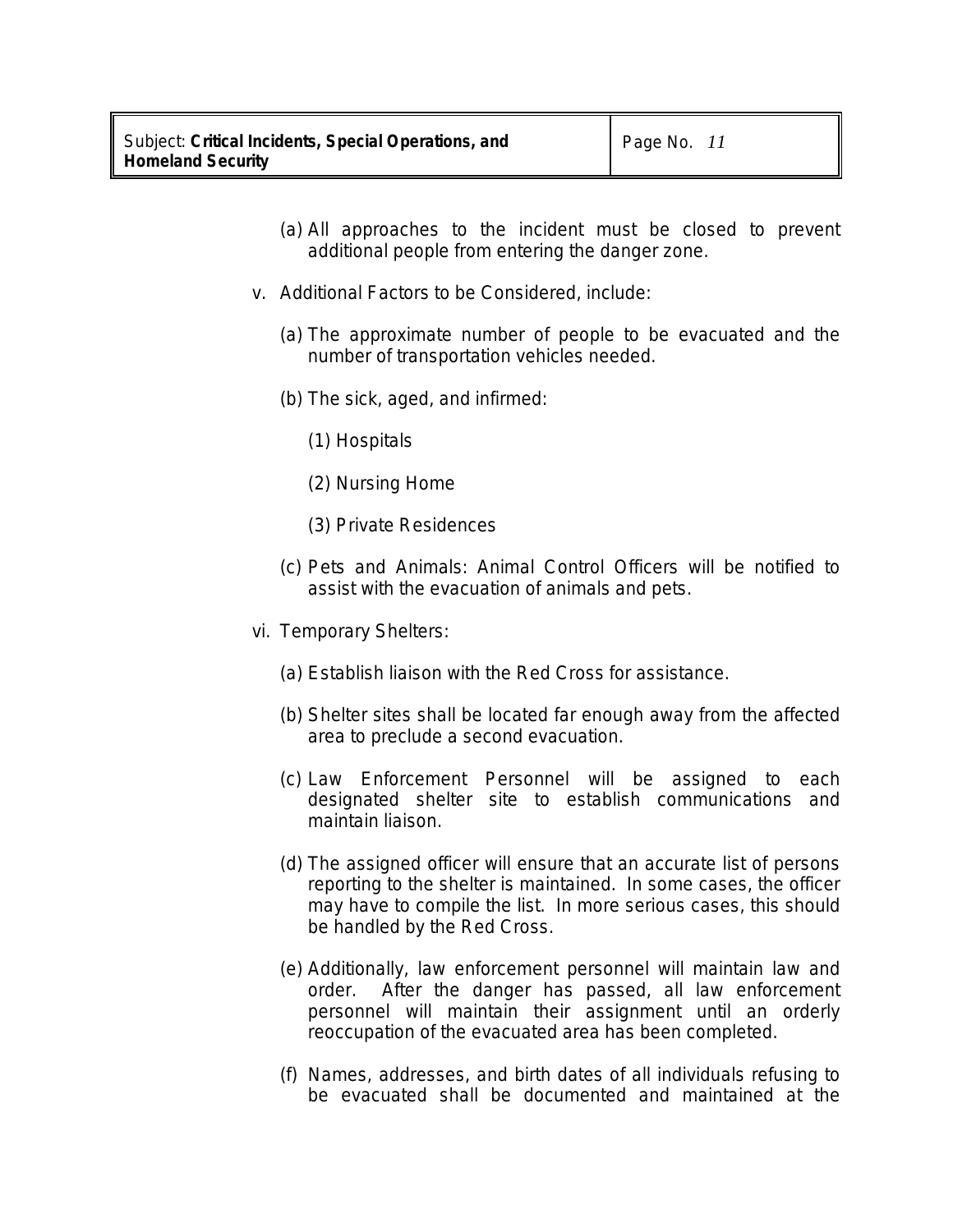Command Post for future reference.

- vii. Casualty Information:
	- (a) Local first responders (fire and rescue services, police) will determine the number of casualties, request additional assistance, establish staging area, and initiate triage procedures.
	- (b) The Incident Commander, or individual designated by the Incident Commander, will coordinate the emergency medical care and transport of the critically ill and injured to the appropriate specialty referral centers, and the less seriously injured to the nearest medical center.
	- (c) The Medical Examiner will activate and supervise temporary or permanent morgues.
	- (d) The Medical Examiner will take charge of all bodies or parts of bodies, and provide for the identification and disposition of the deceased.
	- (e) The County Health Officer will obtain information concerning the medical facilities to which the injured were taken, list of the deceased, and descriptions of the unidentified.
	- (f) The County Health Officer will coordinate with the P.I.O. and the Red Cross to provide information to friends and relatives of the injured.
	- (g) Local and allied agencies will assist in notification of next of kin.